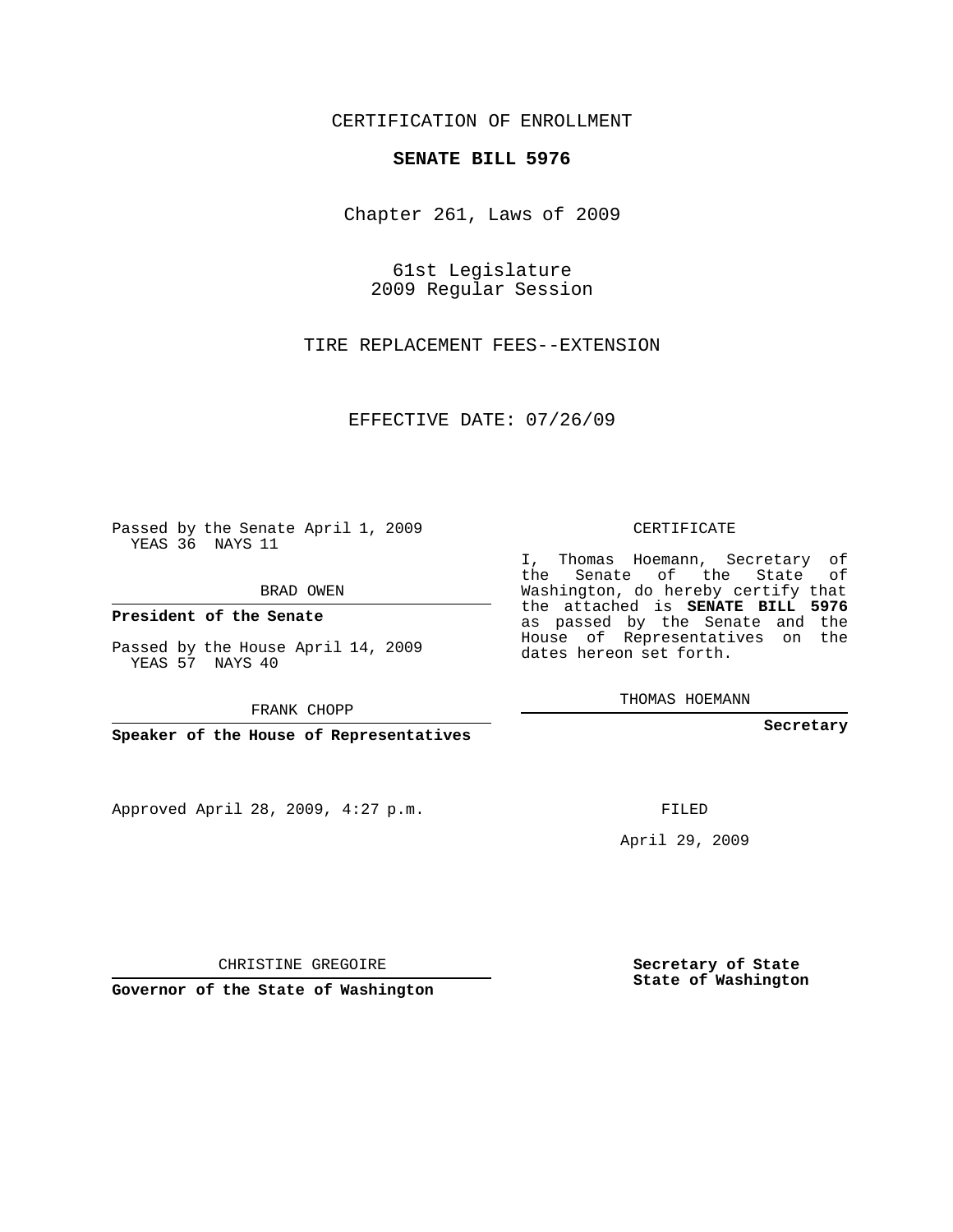## **SENATE BILL 5976** \_\_\_\_\_\_\_\_\_\_\_\_\_\_\_\_\_\_\_\_\_\_\_\_\_\_\_\_\_\_\_\_\_\_\_\_\_\_\_\_\_\_\_\_\_

\_\_\_\_\_\_\_\_\_\_\_\_\_\_\_\_\_\_\_\_\_\_\_\_\_\_\_\_\_\_\_\_\_\_\_\_\_\_\_\_\_\_\_\_\_

Passed Legislature - 2009 Regular Session

**State of Washington 61st Legislature 2009 Regular Session By** Senator Haugen

Read first time 02/11/09. Referred to Committee on Transportation.

 AN ACT Relating to extending tire replacement fees; amending RCW 70.95.510, 70.95.521, 70.95.530, and 70.95.555; adding a new section to chapter 70.95 RCW; and creating a new section.

BE IT ENACTED BY THE LEGISLATURE OF THE STATE OF WASHINGTON:

 NEW SECTION. **Sec. 1.** The legislature restates its goal to fully clean up unauthorized waste tire piles in Washington state in an expeditious fashion. In partnership with local governments and the private sector, the legislature encourages ongoing efforts to prevent the creation of future unauthorized waste tire piles. The legislature notes a positive trend in tire recycling in recent years and encourages all parties to continue these strong recycling efforts.

 **Sec. 2.** RCW 70.95.510 and 2005 c 354 s 2 are each amended to read as follows:

 (1) There is levied a one dollar per tire fee on the retail sale of 15 new replacement vehicle tires ((for a period of five years, beginning 16 July 1, 2005)). The fee imposed in this section ((shall)) must be paid by the buyer to the seller, and each seller shall collect from the buyer the full amount of the fee. The fee collected from the buyer by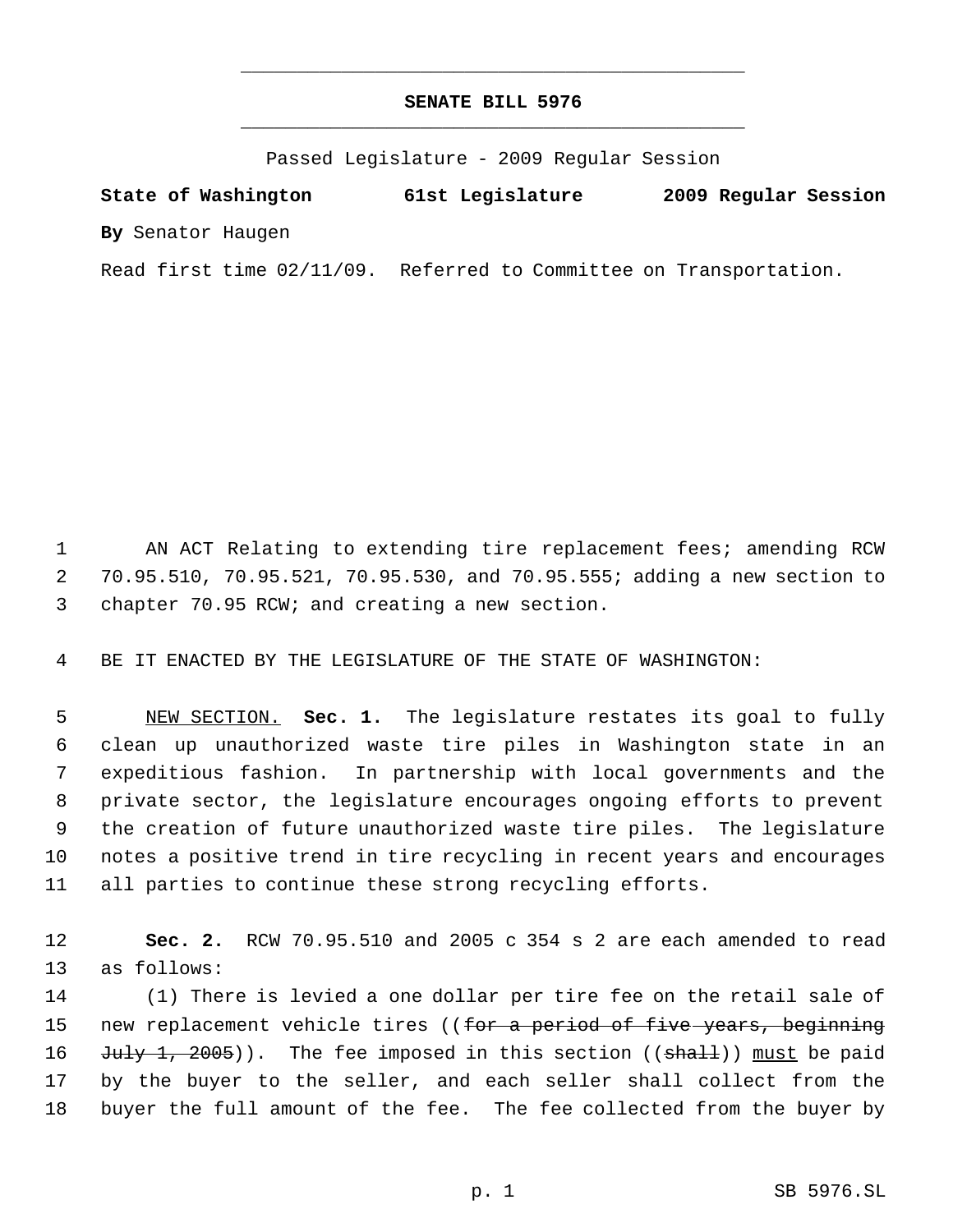the seller less the ten percent amount retained by the seller as 2 provided in RCW 70.95.535(1) ((shall)) must be paid to the department of revenue in accordance with RCW 82.32.045.

 (2) The department of revenue shall incorporate into the agency's regular audit cycle a reconciliation of the number of tires sold and the amount of revenue collected by the businesses selling new replacement vehicle tires at retail. The department of revenue shall collect on the business excise tax return from the businesses selling new replacement vehicle tires at retail:

(a) The number of tires sold; and

(b) The fee levied in this section.

 (3) All other applicable provisions of chapter 82.32 RCW have full force and application with respect to the fee imposed under this section. The department of revenue shall administer this section.

 (4) For the purposes of this section, "new replacement vehicle tires" means tires that are newly manufactured for vehicle purposes and does not include retreaded vehicle tires.

 **Sec. 3.** RCW 70.95.521 and 2007 c 518 s 708 are each amended to read as follows:

 The waste tire removal account is created in the state treasury. 21 ((All-receipts-from-tire-fees-imposed-under-RCW-70.95.510-must-be 22 deposited in the account. Moneys in the account may be spent only 23 after appropriation.)) Expenditures from the account may be used for 24 the cleanup of unauthorized waste tire piles  $((and))_T$  measures that 25 prevent future accumulation of unauthorized waste tire piles, and road wear related maintenance on state and local public highways. During the 2007-2009 fiscal biennium, the legislature may transfer from the waste tire removal account to the motor vehicle fund such amounts as reflect the excess fund balance of the waste tire removal account.

 NEW SECTION. **Sec. 4.** A new section is added to chapter 70.95 RCW to read as follows:

 (1) All receipts from tire fees imposed under RCW 70.95.510, except as provided in subsection (2) of this section, must be deposited in the waste tire removal account created under RCW 70.95.521. Moneys in the account may be spent only after appropriation. Expenditures from the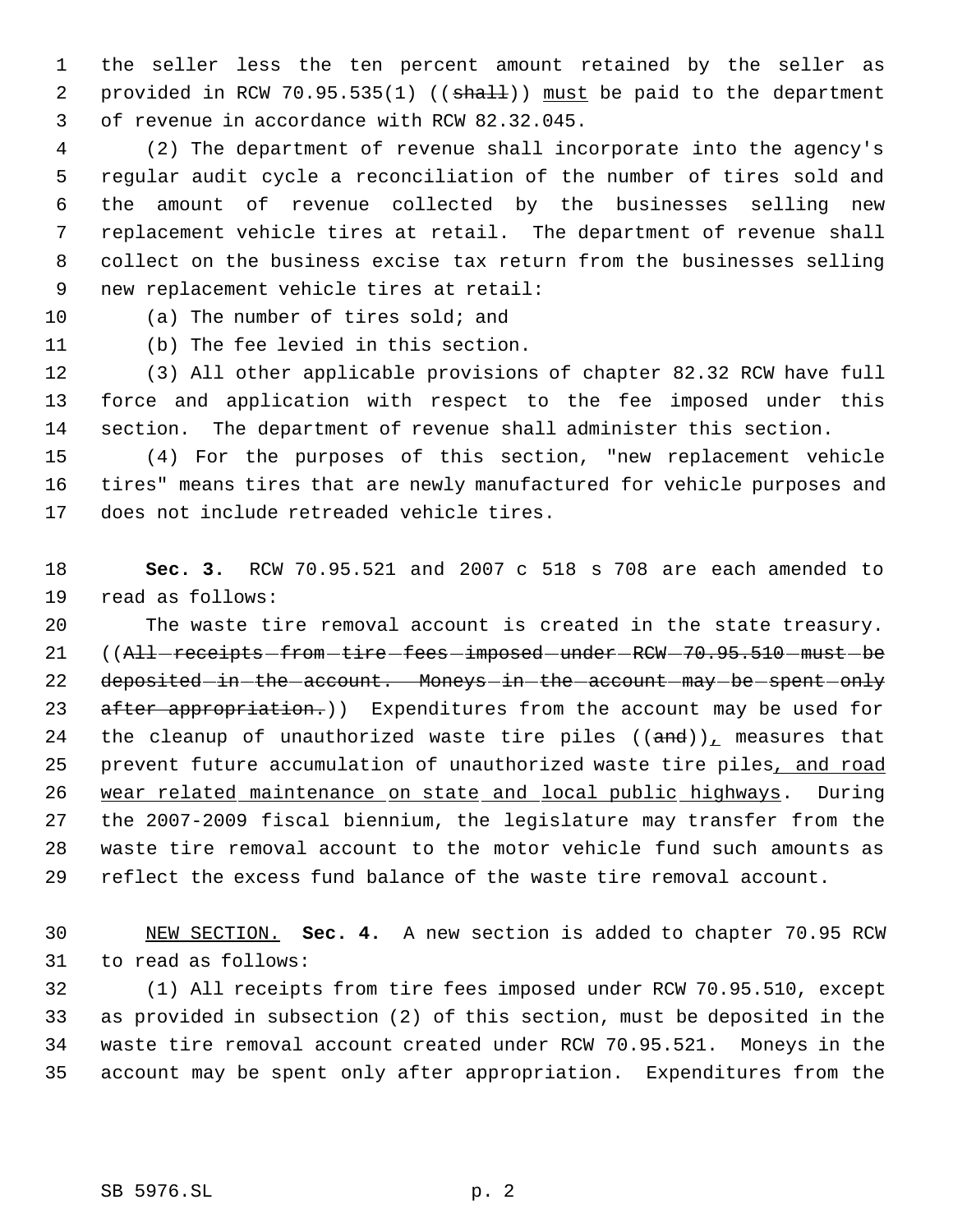1 account may be used for the cleanup of unauthorized waste tire piles 2 and measures that prevent future accumulation of unauthorized waste 3 tire piles.

 (2) On September 1st of odd-numbered years, the state treasurer must transfer any cash balance in excess of one million dollars from the waste tire removal account created under RCW 70.95.521 to the motor vehicle account for the purpose of road wear related maintenance on state and local public highways.

 9 **Sec. 5.** RCW 70.95.530 and 2005 c 354 s 5 are each amended to read 10 as follows:

11 (1) Moneys in the waste tire removal account may be appropriated to 12 the department of ecology:

13 (a) To provide for funding to state and local governments for the 14 removal of discarded vehicle tires from unauthorized tire dump sites; 15 and

16 (b) To accomplish the other purposes of RCW 70.95.020 as they 17 relate to waste tire cleanup under this chapter( $\left(i + \text{and} \right)$ 

18  $(e)$  To conduct a study of existing tire cleanup sites. The office 19 of financial management shall oversee the study process and approve the 20 completed study. The completed study shall be delivered to the house 21 of representatives and senate transportation committees by November 15, 22 2005. In-conducting-the-study,-the-department-shall-consult-on-a 23 regular-basis-with-interested-parties. The-following-identified 24 elements at a minimum shall be included in the completed study:

 $25$   $\leftrightarrow$  Identification of existing tire cleanup sites in the state of 26 Washington;

27  $(iii)$  The estimated number of tires in each tire cleanup site;

28  $\leftarrow$   $\leftarrow$  iii) - A - map - identifying - the - location - of - each - one - of - the - tire 29 cleanup sites;

30  $\leftarrow$   $\leftarrow$   $\leftarrow$   $\leftarrow$   $\leftarrow$   $\leftarrow$   $\leftarrow$   $\leftarrow$   $\leftarrow$   $\leftarrow$   $\leftarrow$   $\leftarrow$   $\leftarrow$   $\leftarrow$   $\leftarrow$   $\leftarrow$   $\leftarrow$   $\leftarrow$   $\leftarrow$   $\leftarrow$   $\leftarrow$   $\leftarrow$   $\leftarrow$   $\leftarrow$   $\leftarrow$   $\leftarrow$   $\leftarrow$   $\leftarrow$   $\leftarrow$   $\leftarrow$   $\leftarrow$   $\leftarrow$   $\leftarrow$   $\leftarrow$   $\leftarrow$   $\leftarrow$   $\$ 

 $31$  (v) The estimated cost for cleanup of each tire [cleanup] site by 32 cost component;

33  $\{vi\}$ -The-estimated-reimbursement-of-costs-to-be-recovered-from 34 persons or entities that created or have responsibility for the tire 35 cleanup site;

36 (vii) Identification of the type of reimbursements for recovery by 37 each of the tire cleanup sites;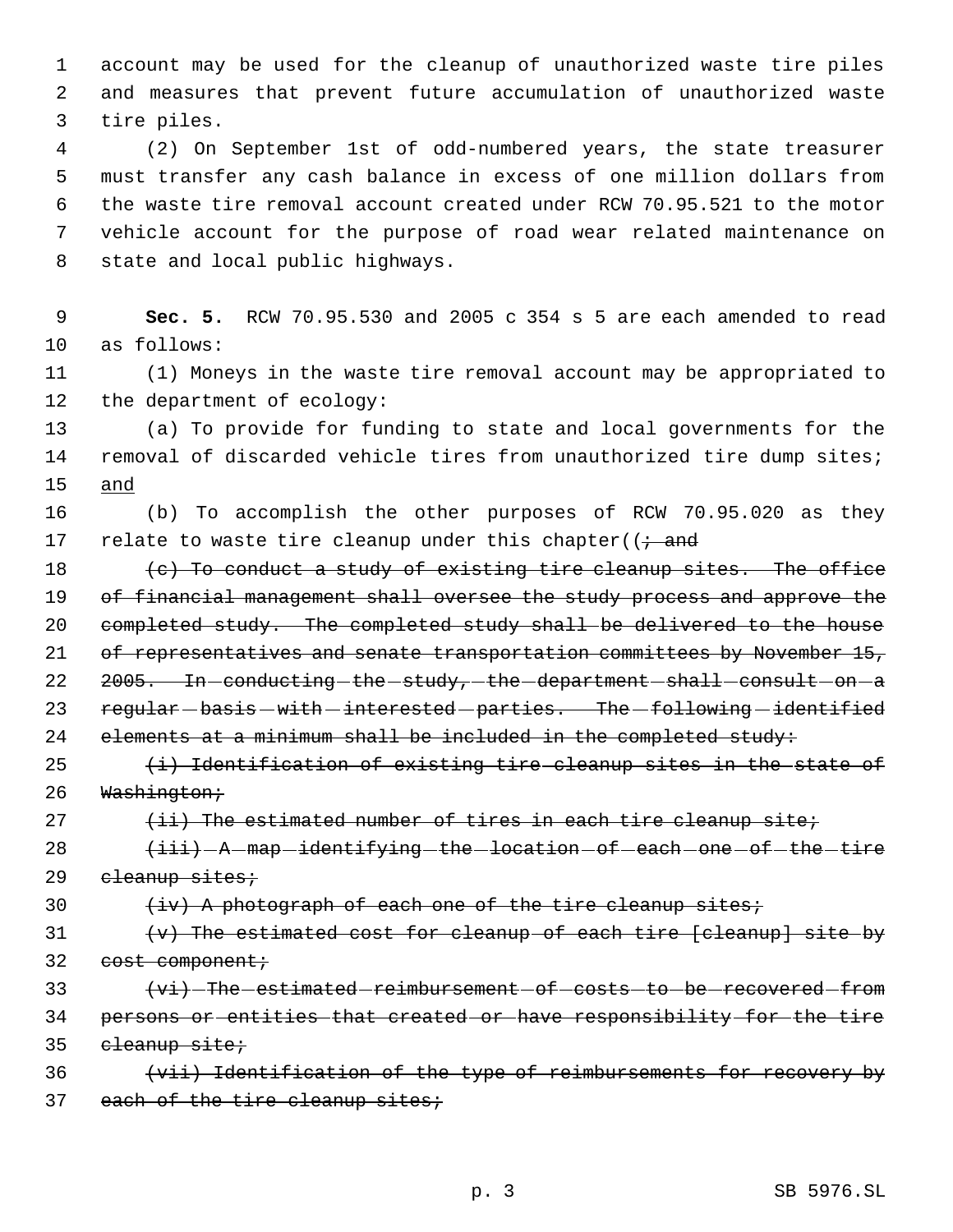1 (viii) The estimated time frame to begin the cleanup project and

2 the estimated completion date for each tire cleanup site;

3  $\{ix\}$  - An - assessment - of - local - government - functions - relating - to 4 unauthorized-tire-piles,-including-cleanup,-enforcement,-and-public  $5$  health;

6  $\left\{\n \begin{array}{l}\n +x\end{array}\n \right\}$  -Identification -of -needs -in -the -areas -in -(c)(ix) -of -this 7 subsection for each one of the counties; and

8 (xi) - A statewide cleanup plan based on multiple funding options 9 between twenty cents and sixty cents for each new tire sold at retail 10 in-the-state-starting-on-July-1,-2005. The-plan-shall-include-the 11 estimated time frame to begin each of the tire cleanup sites and the 12 estimated completion date for each one of the sites. In addition, the 13 plan must include a process to be followed in selecting entities to 14 perform the tire site cleanups. The 2006 legislature shall determine 15 the final distribution of the tire cleanup fee and the appropriations 16 for this statewide tire cleanup plan)).

 (2) In spending funds in the account under this section, the department of ecology shall identify communities with the most severe problems with waste tires and provide funds first to those communities to remove accumulations of waste tires.

21 (3) ((<del>Immediately after July 1, 2005, the department of ecology</del> 22 shall-initiate a pilot project in a city with a population between 23 three and four thousand within a county with a population less than 24 twenty thousand to contract to clean up a formerly licensed tire pile 25 in -existence -for -ten -or -more -years. To -begin -the -project, -the 26 department shall seek to use financial assurance funds set aside for 27 clean up of the tire pile. For purposes of this subsection, population 28 figures are the official 2004 population as estimated by the office of 29 financial management for purposes of state revenue allocation.) On 30 September 1st of even-numbered years, the department of ecology shall 31 provide a report to the house and senate transportation committees on 32 the progress being made on the cleanup of unauthorized waste tire piles 33 in the state and efforts underway to prevent the formation of future 34 unauthorized waste tire piles. The report must detail any additional 35 unauthorized waste tire piles discovered since the last report and 36 present a plan to clean up these new unauthorized waste tire piles if 37 they have not already done so, as well as include a listing of 38 authorized waste tire piles and transporters. The report must also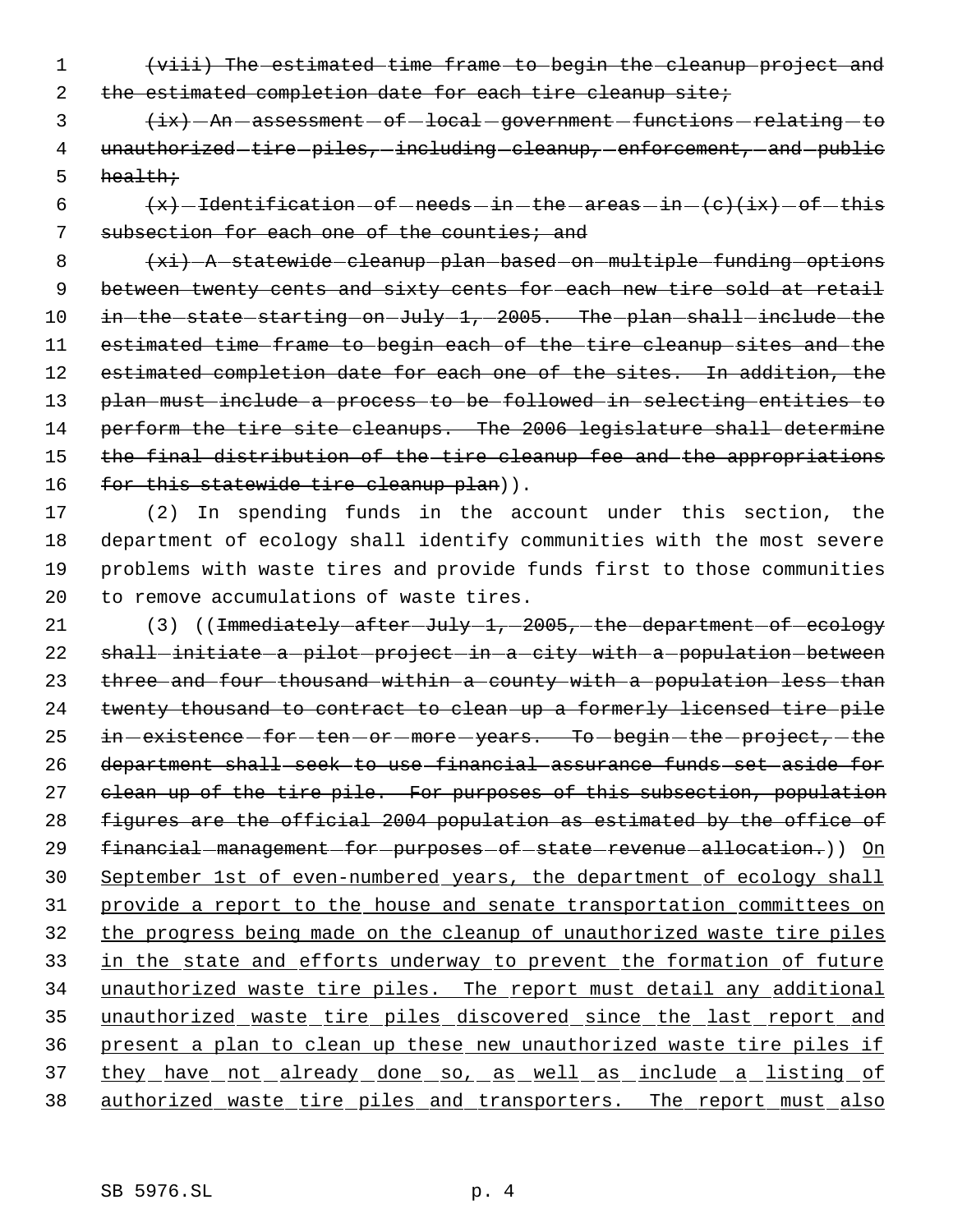1 include the status of funds available to the program and a needs assessment of the program. On September 1, 2010, the department shall also make recommendations to the committees for an ongoing program to 4 prevent the formation of future unauthorized waste tire piles. Such a program, if required, must include joint efforts with local governments and the tire industry.

 **Sec. 6.** RCW 70.95.555 and 2005 c 354 s 6 are each amended to read as follows:

 Any person engaged in the business of transporting or storing waste tires shall be licensed by the department. To obtain a license, each applicant must:

 (1) Provide assurances that the applicant is in compliance with this chapter and the rules regarding waste tire storage and transportation;

 (2) Accept liability for and authorize the department to recover any costs incurred in any cleanup of waste tires transported or newly stored by the applicant in violation of this section, or RCW 70.95.560, 70.95.515, or 70.95.570, or rules adopted thereunder, after July 1, 2005;

20 (3) ((Until January 1, 2006, post a bond in the sum of ten thousand 21 dollars in favor of the state of Washington for waste tires transported 22 or stored before July 1, 2005. In lieu of the bond, the applicant may 23 submit financial assurances acceptable to the department;

 $(4)$ )) After January 1, 2006, for waste tires transported or stored before July 1, 2005, or for waste tires transported or stored after July 1, 2005, post a bond in an amount to be determined by the department sufficient to cover the liability for the cost of cleanup of the transported or stored waste tires, in favor of the state of Washington. In lieu of the bond, the applicant may submit financial assurances acceptable to the department;

31 ( $(\overline{5})$ ) (4) Be registered in the state of Washington as a business 32 and be in compliance with all state laws, rules, and local ordinances; 33 ( $(\overline{6})$ ) (5) Have a federal tax identification number and be in compliance with all applicable federal codes and regulations; and 35  $((+7))$  (6) Report annually to the department the amount of tires